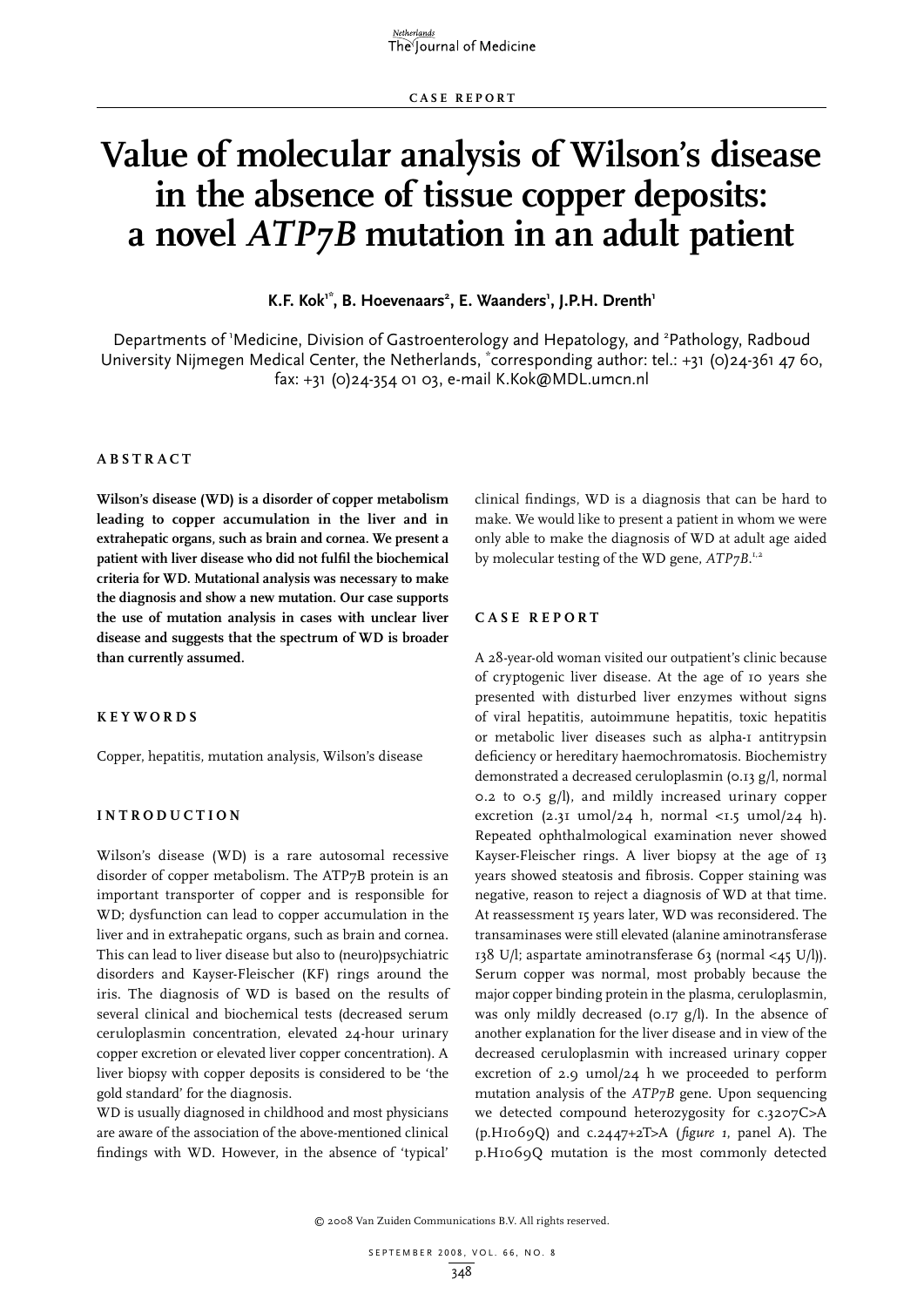# The Journal of Medicine



**Figure 1.** *A) The sequence analysis of ATP7B gene on an electrospherogram, B-D) Liver biopsy specimen of a* 

**A) The left insert shows the mutant sequence in the patient. There is a c .2447+2T>A mutation at the splice donor site of intron 9 that affects splicing pre-messenger-RNA from** *ATP7B***.**

**B)** Copper staining is absent (rhodanine staining) (10x).

C) Elastic-van Giesons's staining on a representative liver section compatible with bridging fibrosis (5x).<sup>1</sup>

**D) Haematoxylin eosin staining, original magnification (20x): there is 1) periportal hepatitis with 2) ballooning of hepatocytes and 3) moderate steatosis.**

mutation in WD; the second mutation c.2447+2T>A is a novel frame-shift mutation. We analysed the c.2447+2T>A variant for potential effects on the splice site using the splice site prediction by neural network (SSPNN; http:// www.fruitfly.org/seq\_tools/splice.html). The programme predicts the theoretical strength of donor and acceptor splice sites. The original splice site of intervening sequence 9 (IVS9) reaches the maximum probability score of 1.00 indicating that when the c.2447T>A variant is inserted in the sequence, the splice site is abolished.

We proceeded to perform a new liver biopsy which was consistent with periportal hepatitis, ballooning of hepatocytes, steatosis and bridging fibrosis (Metavir 2); again copper staining was negative (*figure 1*, panel B-D) The Metavir score assesses liver fibrosis on a five-point scale ( $o = no$  fibrosis,  $I =$  portal fibrosis without septa, 2  $=$  few septa, 3 = numerous septa without cirrhosis, 4 =

cirrhosis). Given the positive molecular diagnosis of WD, we started her on chelating therapy with zinc sulphate (200 mg three times/day).

## **D i s cu ssio n**

WD is characterised by a decreased biliary copper excretion and a defective incorporation of copper into ceroloplasmin, leading to copper accumulation in liver and brain. The prevalence is about 1 in 30,000. The range of clinical symptoms in Wilson's disease is wide; hepatic disease can lead to elevated transaminases, chronic hepatitis, cirrhosis and fulminant liver failure. Brain involvement is associated with neurological symptoms such as tremor, chorea, parkinsonism, pseudobulbar symptoms, dystonia and seizures and even psychiatric disease. The archetypical